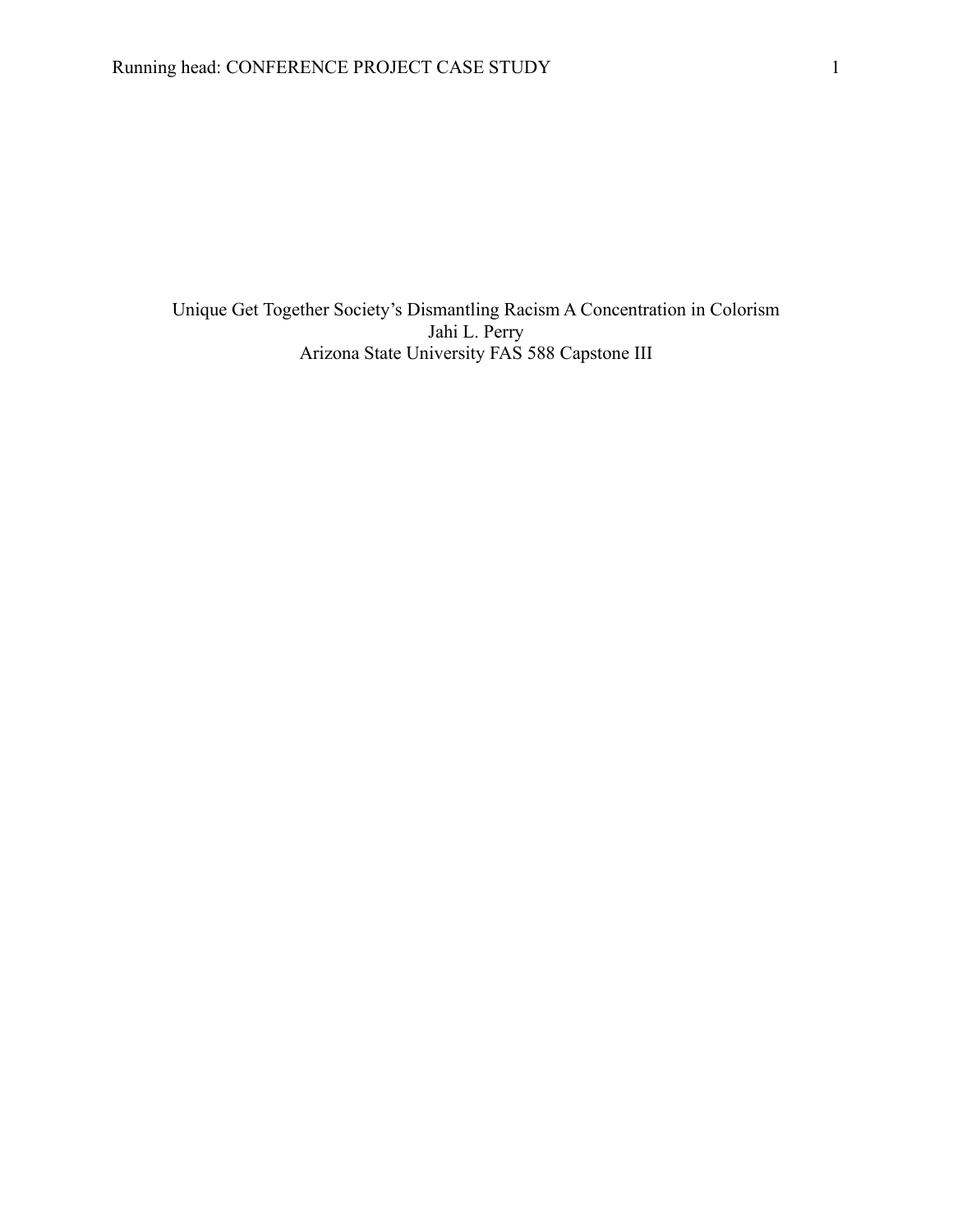## Abstract

 This conference project is based on my fieldwork assignment with the Unique Get Together Society and their project called Dismantling Racism. My concentration has to do with colorism and the effects it has directly in the Mexican culture in El Paso, Texas. The heavy presence of racism in today's society is a major issue and the organization that I am directly working with is committed to changing this societal problem that plagues the world we live in. This case study examines the internal mindset of the people who participate in and are subject to colorism in their culture. And the purpose is to examine and execute solutions that help to dissolve racism in specific communities and then implement them globally in other areas.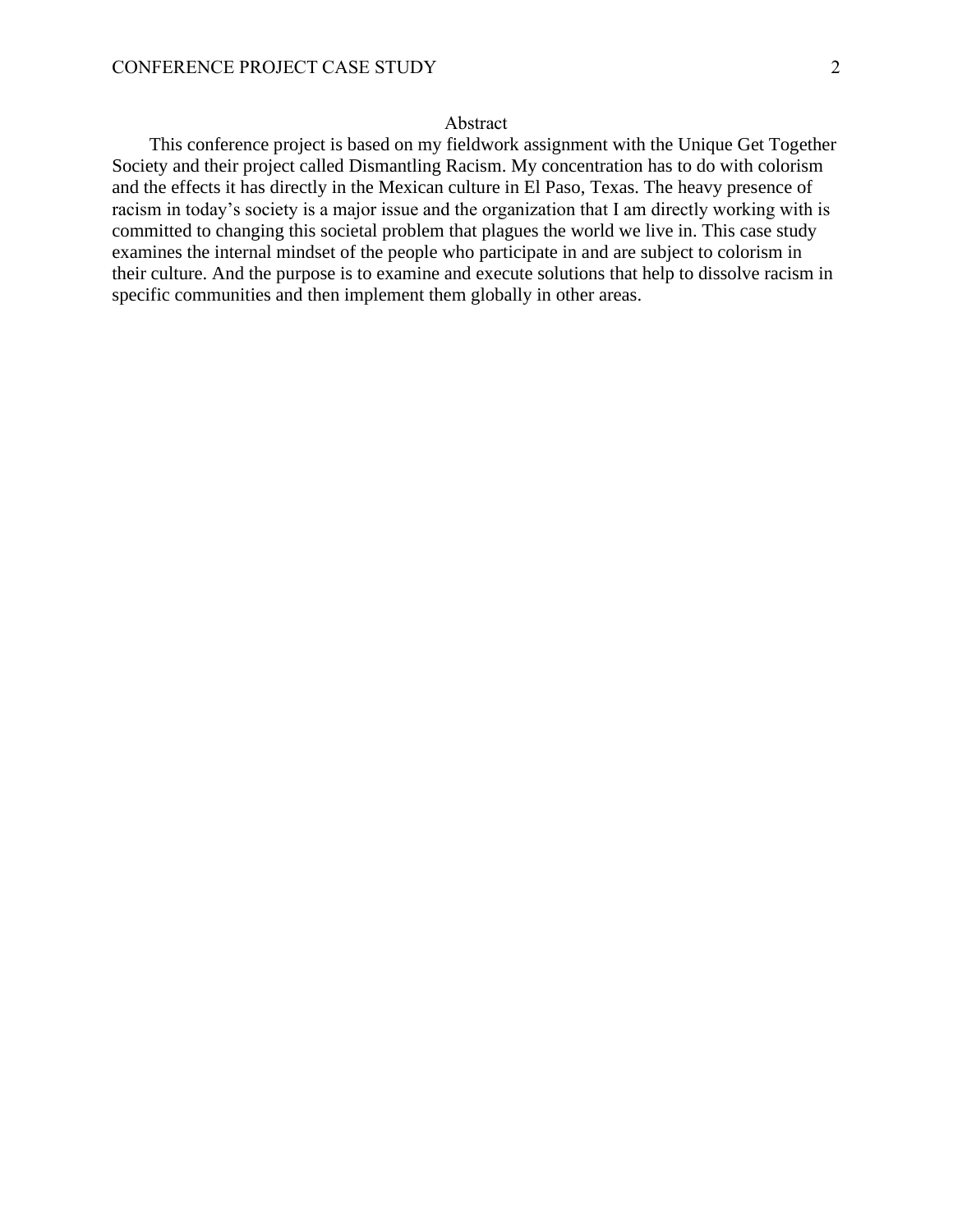Unique Get Together Society's Dismantling Racism A Concentration in Colorism

According to (Merriam-Webster Dictionary Online) "The term colorism is defined as prejudice or discrimination especially within a racial or ethnic group favoring people with lighter skin over those with darker skin" (Colorism, N.D.). The demographic in which colorism was researched was Mexicans located in El Paso, Texas. There is a need in this community to identify the psychological and socialization effects that happen internally within this culture and location. According to Hersch, J. (2018) "There is vast evidence that within almost every culture, those with lighter skin color receive better treatment. A substantial empirical literature finds differential outcomes based on color along numerous dimensions including earnings, education, social status, and occupational attainment. Skin color has a strong influence on earnings among legal immigrants to the United States" (Pg. 2117-2118). The Unique Get Together society is an organization based out of Canada and their project is called Dismantling Racism. The goal is to examine racism in different areas of the world and possible solutions to address and remedy racism. This task will be used to create universal answers that can be used globally to combat the issue of racism. This paper will now examine and break down case studies and interviews that examine the inner workings of Mexicans with lighter skin and darker skin so that one can better understand their mind frames concerning colorism. And outline the issue of racism and possible solutions that can solve and improve race relations among the people in this area.

#### **Case Study of Lady Blanco (Fictitious Name)**

**Intern Name:** Jahi L. Perry

**Number of Sessions (date began/end):** Three Sessions/Interviews July 14, 2021 to July 16, 2021

**Internship Site:** Riipin Unique Get Together Society "Dismantling Racism" **Site Supervisor: [Name and Title]** Ms. Debra Abraham

#### **IDENTIFYING INFORMATION**

**Client's Name:** Lady Blanco (Fictitious Name) **Race:** Mexican but identified as White Hispanic **Sex:** Female **Age:** 35 **Education:** Bachelor's Degree in Business **Current Work Situation (if applicable):** Real Estate Agent with own office **Marital Status (if applicable):** Single **Children (if applicable):** None

**REASON FOR REFERRAL:** To assist in college field work that spotlights her race. Felt it showed her company is involved in community service projects. But she was not in touch with the community race problems around her. A debate with acquaintances telling her that she was the same as the Mexicans who were detained at the border and she said that she doesn't think that they are the same culture. She said she was Mexican but they are Mexican Mexican meaning different than her. She needed some diversity training.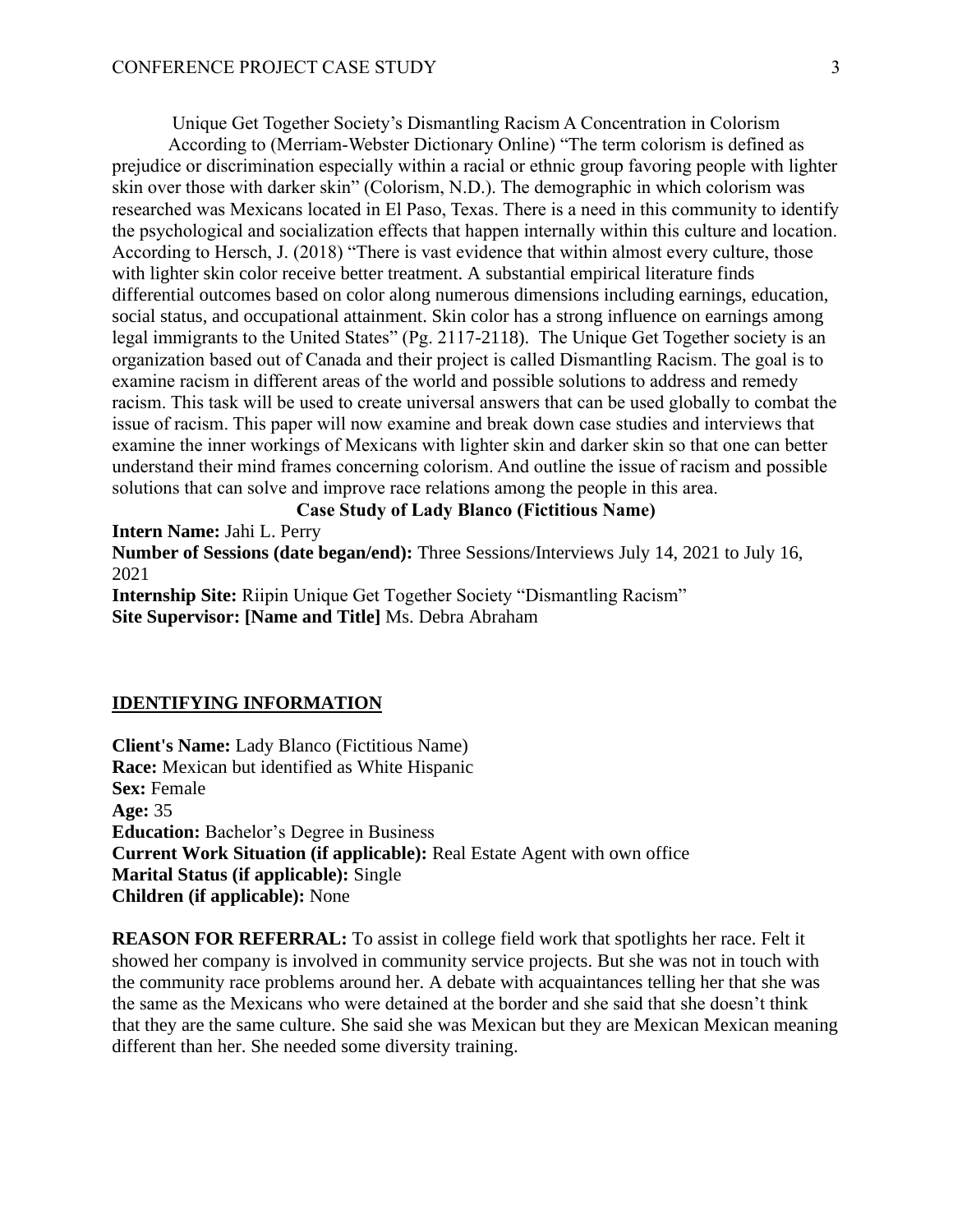**PRESENTING PROBLEMS:** This client displayed a behavior of denial and self-hatred. According to DiAngelo, R.J. (2018) "We cannot understand modern forms of racism if we cannot or will not explore patterns of group behavior and their effects on individuals" (Pg.12). She was not willing to look at things from any other point of view but her own. Also presented a false sense of awareness about the truth of racism occurring in the world today. The client displays a huge prejudice and discriminatory attitude about darker skin Mexicans.

**PERTINENT HEALTH INFORMATION:** The physical health of the first case study is unknown and not relevant to the line of questioning.

## **PSYCHOSOCIAL HISTORY**

**A. Living Situation:** Lives alone in a two-bedroom apartment on the westside of town the richer area of the city

**B. Family History:** There is a traditional family structure her mother and father are married. And she has one sibling a brother. The father is the main and only income earner and they consider themselves middle class. The mother stays at home but they have a maid that cleans and cooks. They family shows a strong sense of pride being part of private social clubs and owning vacation property. They are really into showing an affluent lifestyle. The strengths I observed were a strong since of family bonding for appearance's sake. But they seemed uninterested in being around each other socially. My concern was the mental pressure placed on the family to keep up appearances.

**C. Developmental History:** a milestone was met and the subject has determined that they will attend diversity training classes and participate in community organizations diversity styles programs.

**D. Social History:** Active member of the local Catholic Church, member of white glove debutant society, member of college sorority

**E. Education History:** Bachelor's Degree in Business and was a member of her major's honor society. Has always been a good student and their strength is time management and good study habits. Able to retain formal information by lecture or notes.

**F. Employment History (include military history):** After college her father helped her open her real estate business this has been her only real job.

**ASSESSMENT:** To get a starting point of where or rather what view point was presented by this client concerning colorism I used the Implicit Association Test (IAT). The Implicit Association Test (IAT) examines the strength of associations between concepts (e.g., black people, gay people) and evaluations (e.g., good, bad) or stereotypes (e.g., athletic, clumsy). The main idea is that making a response is easier when closely related items share the same response key. For this case study I used the Skin-Tone IAT for darker vs lighter skin. And when referencing the interview and notes and the reason for the referral this client's assessment shows a preference towards lighter skinned people. I have attached the assessment results below.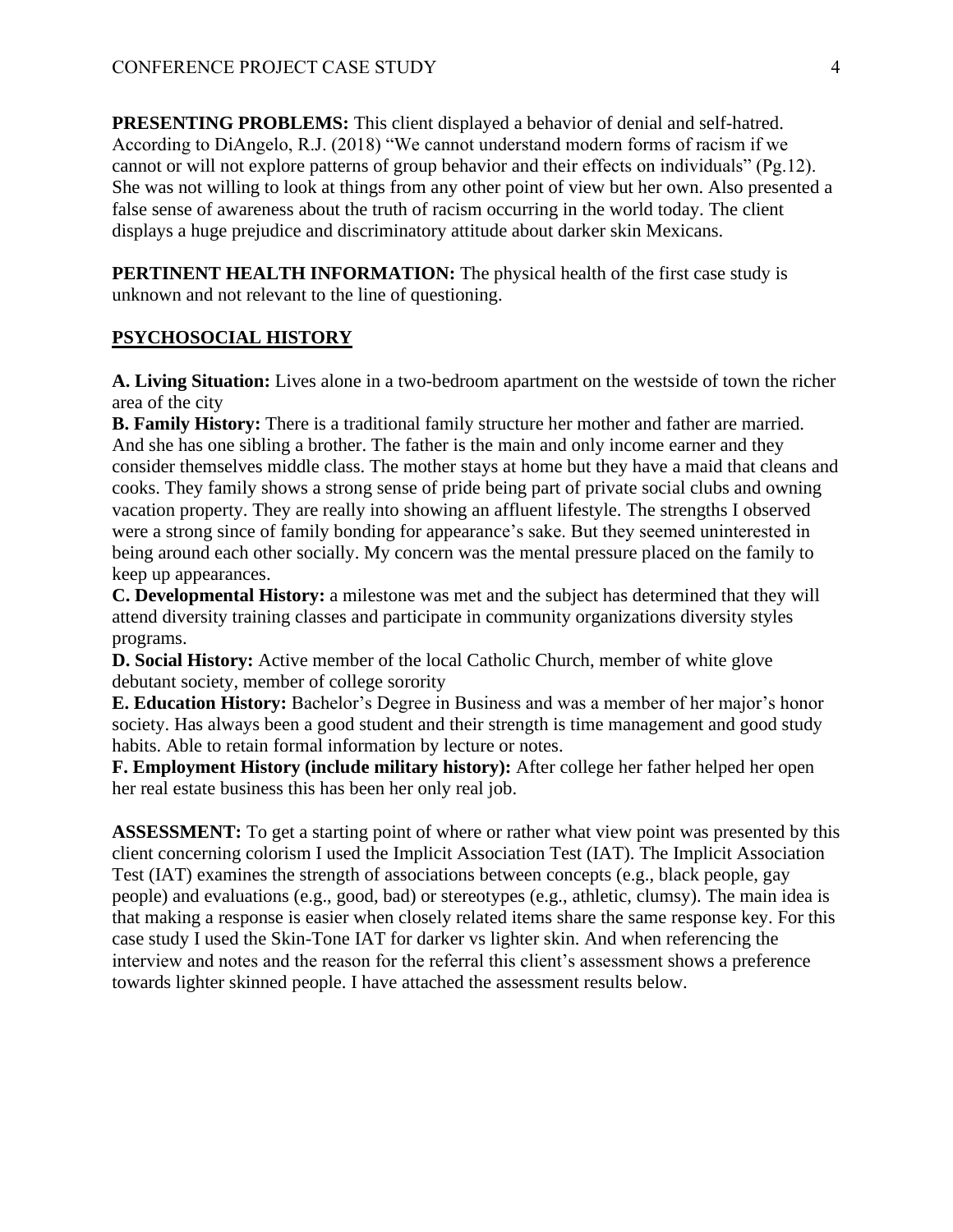### CONFERENCE PROJECT CASE STUDY 5

|                                                                                                                                                                                                                                                                                                                                                                                                                                                                                                                                                  | You have completed the study. |                   |      |            |
|--------------------------------------------------------------------------------------------------------------------------------------------------------------------------------------------------------------------------------------------------------------------------------------------------------------------------------------------------------------------------------------------------------------------------------------------------------------------------------------------------------------------------------------------------|-------------------------------|-------------------|------|------------|
| During the Implicit Association Test (IAT) you just completed:                                                                                                                                                                                                                                                                                                                                                                                                                                                                                   |                               |                   |      |            |
| Your responses suggested a strong automatic preference for Light Skinned People over Dark Skinned<br>People.                                                                                                                                                                                                                                                                                                                                                                                                                                     |                               |                   |      |            |
| Dischermer: These IAT results are provided for educational purposes only. The needle may fluctuate and about once to make important decisions. The needlo are influenced by<br>cartables related to the bed (e.g., the exets or images used to represent calegories) and the person (e.g., being final, what you were thinking about behine the IAT).                                                                                                                                                                                            |                               |                   |      |            |
| How does the IAI work?<br>The IAT measures associations between concepts (e.g., Light Stones) People and Dark Stonned People) and evaluations (e.g., Good, Bed). People are culclen to respond when flems<br>Iftal any more closely related to their mind share the same buildri. For exemple, an implicit preference for Light Skinned People relative to Dark Skinned People means that you are<br>Tasker to sort words when 'Light Skinned People' and 'Good' shaw a button relative to when 'Dark Skinned People' and 'Good' share a button. |                               |                   |      |            |
| Studies thai summative data across many people lind that the IAI predicts discrimination in fating, education, healthcam, and law antonomiest. However, talking an IAI once (this you<br>just did) by not likely to predict your future behavior usef.                                                                                                                                                                                                                                                                                           |                               |                   |      |            |
| Percent of web respondents with each score                                                                                                                                                                                                                                                                                                                                                                                                                                                                                                       |                               |                   |      |            |
| Strong automatic proference for light skin compared to<br>dark skin                                                                                                                                                                                                                                                                                                                                                                                                                                                                              | 23%                           |                   |      |            |
| Modorato automatic proference for light skin compared<br>to dark skin                                                                                                                                                                                                                                                                                                                                                                                                                                                                            | 28%                           |                   |      |            |
| Slight automatic preference for light skin compared to<br>dark skin                                                                                                                                                                                                                                                                                                                                                                                                                                                                              | 17%                           |                   |      |            |
| Little to no automatic preference between skin tones.                                                                                                                                                                                                                                                                                                                                                                                                                                                                                            | 19%                           |                   |      |            |
| slight automatic preference for shek skin compared to<br>Helvit doin                                                                                                                                                                                                                                                                                                                                                                                                                                                                             | 7%                            |                   |      |            |
| Moderate automatic preference for dark skin compared<br>to light skin                                                                                                                                                                                                                                                                                                                                                                                                                                                                            | 5%                            |                   |      |            |
| Shong automatic preference for dark skin compared to<br>light skin                                                                                                                                                                                                                                                                                                                                                                                                                                                                               | 2%                            |                   |      |            |
| This distribution summarizes 854,453887 search for the Skin-tena task completed between April 1004 and December 2015.                                                                                                                                                                                                                                                                                                                                                                                                                            |                               |                   |      |            |
| Does the order in which I took the IAT matter?                                                                                                                                                                                                                                                                                                                                                                                                                                                                                                   |                               |                   |      |            |
| The order in effects you below the lead can influence your reachs, but the effect is small. We minimize, this effect by giving practice trials after the categories awilch isbles. We also<br>mediornly assign the order of the IAI so that some people get one order and other people get the reverse order.                                                                                                                                                                                                                                    |                               |                   |      |            |
| I still have questions about the IAI.<br>If you have speaking about the IAT, please corput the Inho at the lop of the page, where you will find answers to frequently asked questions. Index to misled research, and additional                                                                                                                                                                                                                                                                                                                  |                               |                   |      |            |
| information about implicit associations. You may also email us with questions or comments.                                                                                                                                                                                                                                                                                                                                                                                                                                                       |                               |                   |      |            |
| Please answer the following questions about your results:                                                                                                                                                                                                                                                                                                                                                                                                                                                                                        |                               |                   |      |            |
| 1. What brought you to this website?                                                                                                                                                                                                                                                                                                                                                                                                                                                                                                             |                               |                   |      |            |
| Citizen                                                                                                                                                                                                                                                                                                                                                                                                                                                                                                                                          |                               |                   |      | v          |
| 2. What do you think of the IAT?<br>Not at all                                                                                                                                                                                                                                                                                                                                                                                                                                                                                                   | Slightly                      | <b>Modersbelv</b> | Very | bulnerally |
| to what extent did you enjoy trying the<br><b>BA12</b>                                                                                                                                                                                                                                                                                                                                                                                                                                                                                           |                               |                   | ✓    |            |
| to what extent did the IAI acore you<br>$\checkmark$<br>received change your view of yourself?                                                                                                                                                                                                                                                                                                                                                                                                                                                   |                               |                   |      |            |
| lo what extent are you alwatical of the<br>IA1 accre that you received?                                                                                                                                                                                                                                                                                                                                                                                                                                                                          |                               |                   | ✓    |            |

**COURSE OF ACTION:** The main course of action would be to enroll this client into diversity training classes. This would be like a rethinking and teaching situation. Showing this client how recognize and work with people who are different than herself. And a focus on ethnic training also which explains that her skin pigmentation difference does not make her different from any other shade of Mexican person. Basically, a reeducation needs to take place. This client needs to address behavior taught from childhood that makes her feel like her pigmentation makes her a better person in the eyes of society. Teach her to be an advocate for her people and interacting as an equal and not superior. Also volunteering with agencies like the Unique Get Together Society and getting first-hand experience with how to improve race relations and fix how racism can damage society.

**CONCLUSION:** This client has looked up some organizations in their area and has enrolled in a diversity course. They look to start at the end of the summer when business slows down for the holiday season. Because the work we completed for this case study was short term I have put them in touch with community groups with diversity training so that when our time is terminated, they can get the help to progress from where we are now. And help be part of the solution to dismantle racism.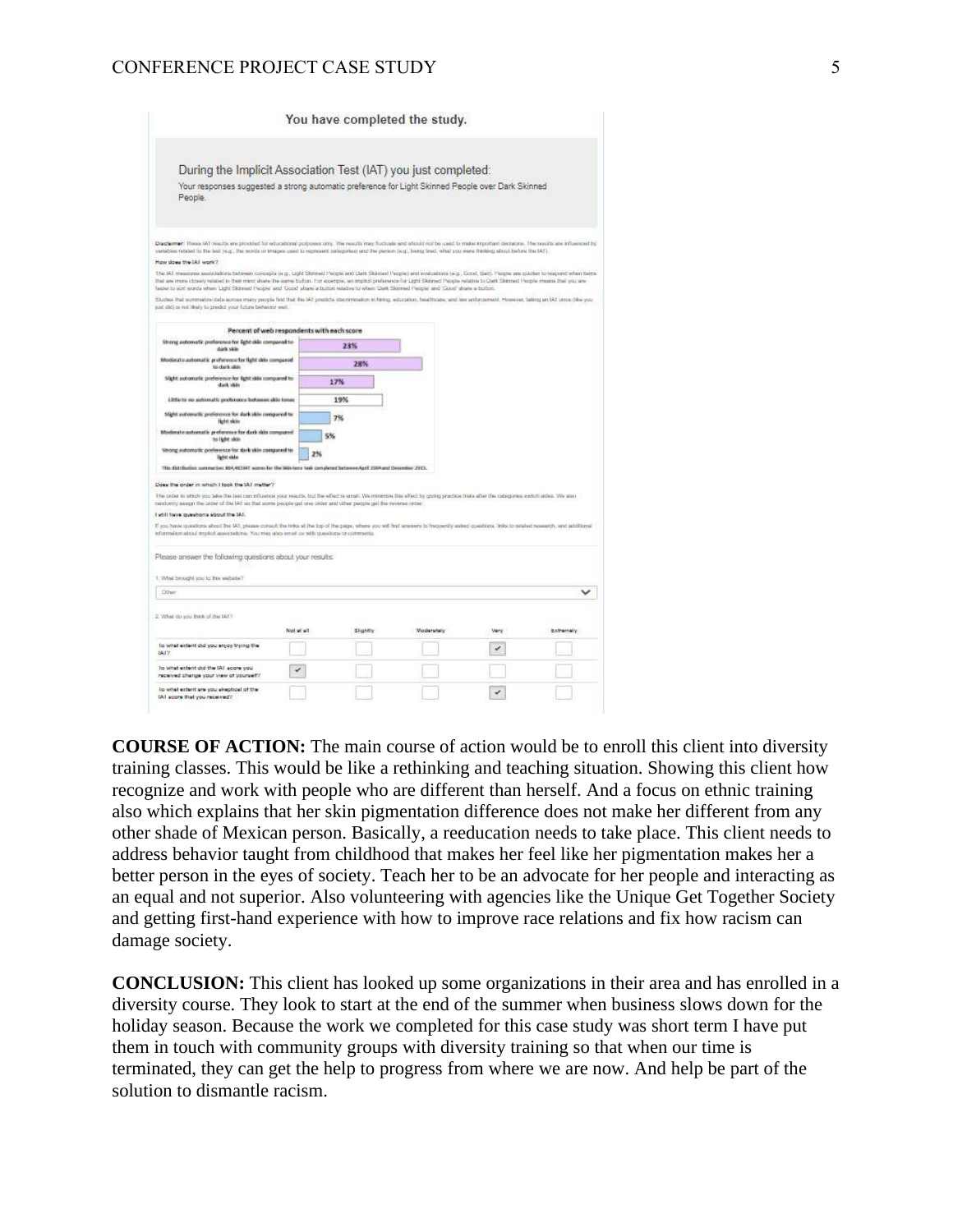**Case Study of Lady Negro (Fictitious Name) Intern Name:** Jahi Perry **Number of Sessions (date began/end):** Three Sessions/Interviews July 11, 2021 to July 13, 2021 **Internship Site:** Riipin Unique Get Together Society "Dismantling Racism" **Site Supervisor: [Name and Title]** Ms. Debra Abraham

#### **IDENTIFYING INFORMATION**

**Client's Name:** Lady Negro (Fictitious Name) **Race:** Mexican and she has a dark skin complexion **Sex:** Female **Age:** 37 **Education:** High School Graduate **Current Work Situation (if applicable):** Owner of a cleaning service **Marital Status (if applicable):** Married **Children (if applicable):** Four Children

**REASON FOR REFERRAL:** This client has been experiencing what they have deemed as racist behavior towards them during work contracts they execute. And it's becoming an issue in public settings and causing their overall mode to be negative. And anger has become an issue because they are constantly having to fight to be treated fairly when interacting with lighter complexion Mexican people. This subject is looking for resources and organizations that will help them spread diversity teaching. And they are also looking for diversity community outreach programs.

**PRESENTING PROBLEMS:** This client has anger issues stemming from direct cultural racism. Feelings of despair from negative feelings about their complexion. And this subject is concerned about not being articulate enough to explain diversity training techniques. This subject has developed their own prejudice against lighter skinned Mexican people. And fear her children will be treated unfairly is a major concern.

**PERTINENT HEALTH INFORMATION:** The physical health of the second case study is unknown and not relevant to the line of questioning.

#### **PSYCHOSOCIAL HISTORY**

**A. Living Situation:** Lives in the family home she grew up in with her husband, four kids, siblings and parents.

**B. Family History:** This subject lives in a large communal family dynamic and they share everything. The father, mother, three siblings with either their kids or spouses, her and her family (husband and kids) all work and pitch in and put all money in one pot. They believe strongly that family should always stay together and take care of each other. My concern is that there is a lack of independence and a forced obligation to please the family and not do what truly fulfils them individually.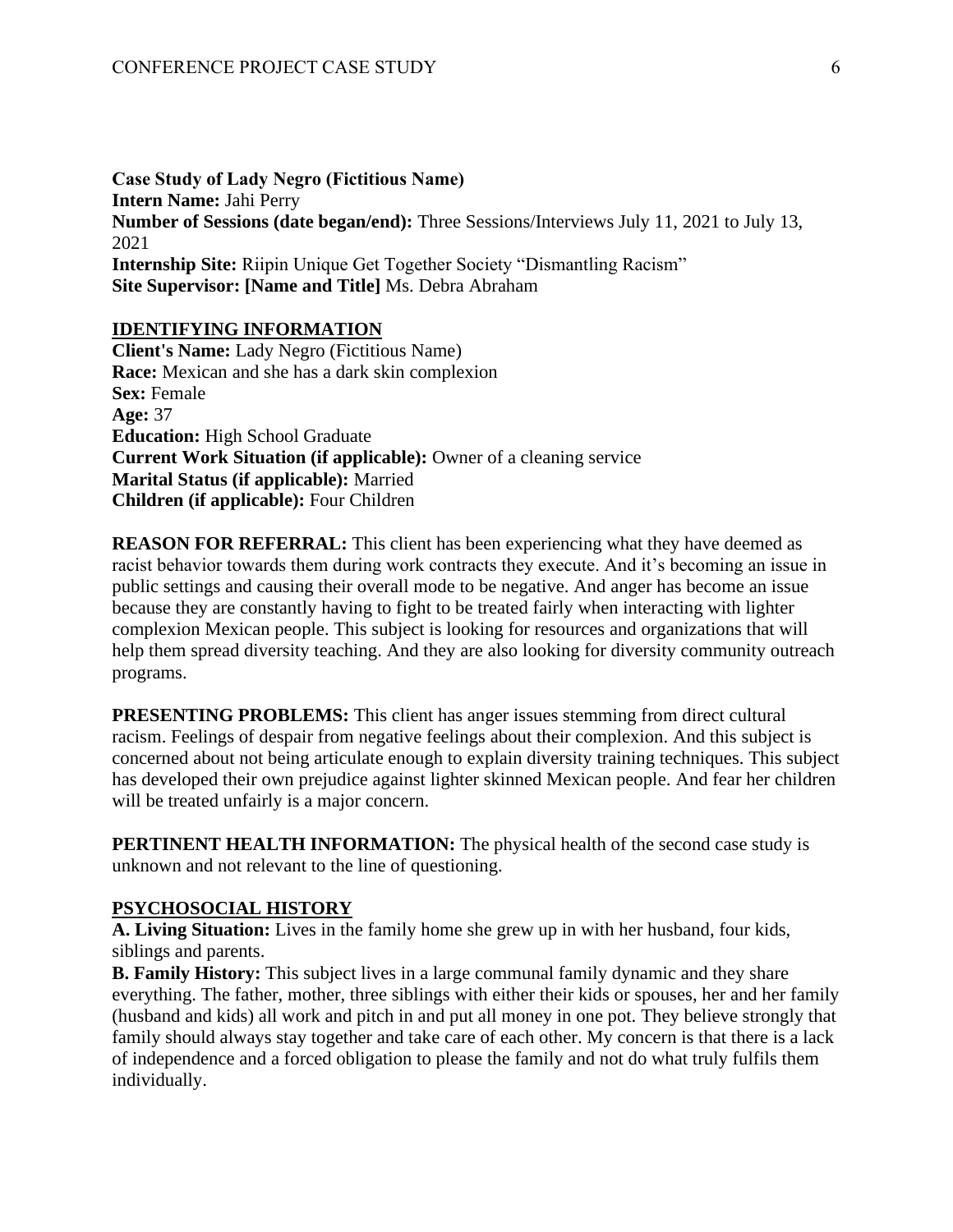**C. Developmental History:** a milestone was reached the client wants to enter into diversity teaching training and seek counselling for emotional distress.

**D. Social History:** Member of local community Angelic Christian Church, played volleyball in high school

**E. Education History:** High School graduate was average student did not like school much as a kid but has a desire to take college courses now.

**F. Employment History (include military history):** Has formed their own cleaning business and works as a family business, has always done custodial work.

**ASSESSMENT:** To get a starting point of where or rather what view point was presented by this client concerning colorism I used the Implicit Association Test (IAT). The Implicit Association Test (IAT) examines the strength of associations between concepts (e.g., black people, gay people) and evaluations (e.g., good, bad) or stereotypes (e.g., athletic, clumsy). The main idea is that making a response is easier when closely related items share the same response key. For this case study I used the Skin-Tone IAT for darker vs lighter skin. And when referencing the interview and notes and the reason for the referral this client's assessment shows a preference towards darker skinned people. I have attached the assessment results below.

| During the Implicit Association Test (IAT) you just completed:                                                                                                                                                                                                                                                                                                                                                                                                                                                        |            |          |              |      |            |
|-----------------------------------------------------------------------------------------------------------------------------------------------------------------------------------------------------------------------------------------------------------------------------------------------------------------------------------------------------------------------------------------------------------------------------------------------------------------------------------------------------------------------|------------|----------|--------------|------|------------|
| Your responses suggested a moderate automatic preference for Dark Skinned People over Light Skinned<br>People.                                                                                                                                                                                                                                                                                                                                                                                                        |            |          |              |      |            |
| Dischemer: These IAT reactix ani provided for educational porposes pris. The reactix may fluctuate and should not be used to make important decisions. The reactix are infoarced by<br>statistics related to the leat (e.g., the ecroix or images used to represent calegories) and the penson (e.g., being tired, what you were thinking about below thin [A]].                                                                                                                                                      |            |          |              |      |            |
| How dow the IAI work?                                                                                                                                                                                                                                                                                                                                                                                                                                                                                                 |            |          |              |      |            |
| The IA1 museums associations between concepts (e.g., Light Stenned People and Dark Stenned People) and evaluations (e.g., Good, Bad). People are quicket to respond when tierns<br>that are more closely related in their mod ahere the serve buiton. For exemple, an implicit preference for Light Sterred People relative to Dark Sterred People means that you are<br>faster to sort words when 'Light Strened People' and 'Good' share a buiton relative to when 'Dark Skinned People' and 'Good' share a buiton. |            |          |              |      |            |
| Studies that summarize data across many people find that the IAT predicts discrimination in himp, education, healthcans, and law enforcement. However, taking an IAT cross (the you<br>just del) is not thely to predict your future behavior well.                                                                                                                                                                                                                                                                   |            |          |              |      |            |
| Percent of web respondents with each score                                                                                                                                                                                                                                                                                                                                                                                                                                                                            |            |          |              |      |            |
| Strong automatic proference for light skin compared to<br>date skie                                                                                                                                                                                                                                                                                                                                                                                                                                                   |            | 23%      |              |      |            |
| Moderate autoreatic preference for light skin compared.<br>to dark skin                                                                                                                                                                                                                                                                                                                                                                                                                                               |            | 28%      |              |      |            |
| Slight automatic preference for light skin compared to<br>dark skin                                                                                                                                                                                                                                                                                                                                                                                                                                                   |            | 17%      |              |      |            |
| Little to so asternatic preference between skin tones.                                                                                                                                                                                                                                                                                                                                                                                                                                                                |            | 19%      |              |      |            |
| Slight automatic preference for dark skin compared to<br><b>Helvi</b> idein                                                                                                                                                                                                                                                                                                                                                                                                                                           |            | 7%       |              |      |            |
| Moderate automatic preference for dark skin compared.<br>to light skin                                                                                                                                                                                                                                                                                                                                                                                                                                                | 5%         |          |              |      |            |
| Strong automatic preference for dark skin compared to<br>light skin                                                                                                                                                                                                                                                                                                                                                                                                                                                   | 2%         |          |              |      |            |
| This distribution summerize: \$64,463687 scores for the Skin-Lose task conspirited between April 2004 and December 2015.                                                                                                                                                                                                                                                                                                                                                                                              |            |          |              |      |            |
| Does the order in which I took the IAI mether?                                                                                                                                                                                                                                                                                                                                                                                                                                                                        |            |          |              |      |            |
| The order in which you take the last can influence your reachs, but the effect is arrall. We minimize this effect by giving practice Irisks after the callegaries switch ables. We also<br>tendomly assign the order of the IA3 so that some people get une order and other people get the tenerae order.                                                                                                                                                                                                             |            |          |              |      |            |
| I still have questions about the IAI.                                                                                                                                                                                                                                                                                                                                                                                                                                                                                 |            |          |              |      |            |
| If you have questions about the IAT, please consult the links at the log of the pape, where you will find anawaricio frequently subsdiguedoms. Infor to mission research, and additional<br>Information about implicit associations. You may also small us with questions or comments.                                                                                                                                                                                                                                |            |          |              |      |            |
| Please answer the following questions about your results:                                                                                                                                                                                                                                                                                                                                                                                                                                                             |            |          |              |      |            |
| 1. What broughl you to the ensbate?                                                                                                                                                                                                                                                                                                                                                                                                                                                                                   |            |          |              |      |            |
| <b>Tillian</b>                                                                                                                                                                                                                                                                                                                                                                                                                                                                                                        |            |          |              |      |            |
|                                                                                                                                                                                                                                                                                                                                                                                                                                                                                                                       |            |          |              |      |            |
| 2. What do you frink of the IAT?                                                                                                                                                                                                                                                                                                                                                                                                                                                                                      | Not at all | Slightly | Micchensbehr | Very | Extremally |
| To what extent did you ergoy trying the<br>84.17                                                                                                                                                                                                                                                                                                                                                                                                                                                                      |            |          | ✔            |      |            |
| To what extent did the IAI score you.<br>received change your view of yourself?                                                                                                                                                                                                                                                                                                                                                                                                                                       | ✔          |          |              |      |            |
| to what extent are you akeptical of the<br>IAI score that you received?                                                                                                                                                                                                                                                                                                                                                                                                                                               |            |          |              |      |            |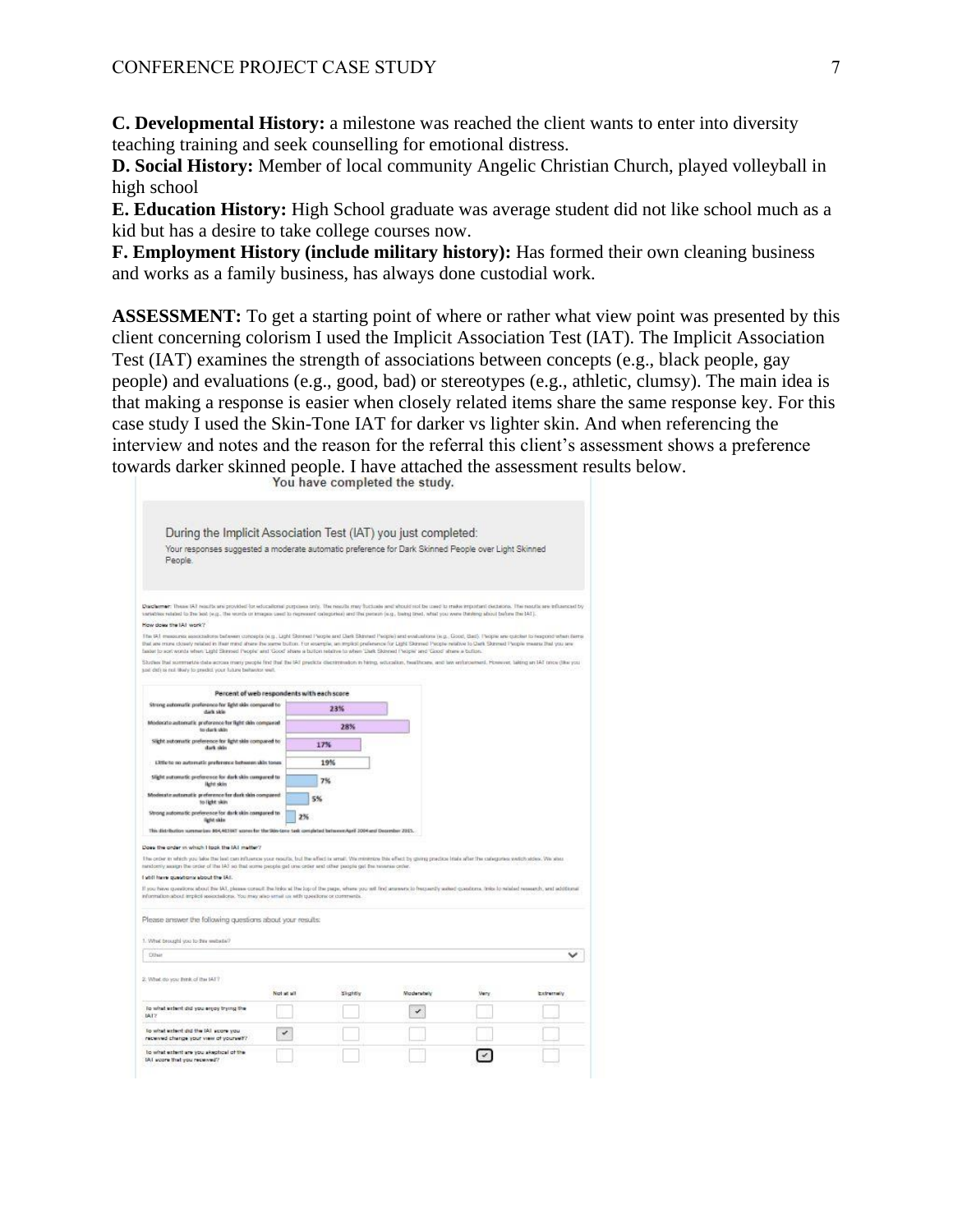**COURSE OF ACTION:** The course of action that would be taken with this client would be to place this client in emotional control classes such as anger management and self-esteem improvement counseling. Then enroll them in a class that teaches them to be a diversity training leader, this would allow them to be able to teach others about working with others different from themselves. But also teaches them to control their emotions and cope with the stress of being the main target of racism through out life. The key for this client is to repair emotional damage done and to shift the thought process from victim to advocate and teacher. And volunteering to push initiatives of organizations like the Unique Get Together Society will help advance the mission of dismantling racism.

**CONCLUSION:** This client has looked at free community counseling for anger and emotional stress from their Medicaid provider and plans to work with local diversity activist group to learn how to teach about diversity. This client had a plan and I helped point them in right direction and lock in appointment dates for September. This will ensure that after our short-term session were completed, they could move forward with the treatment they need.